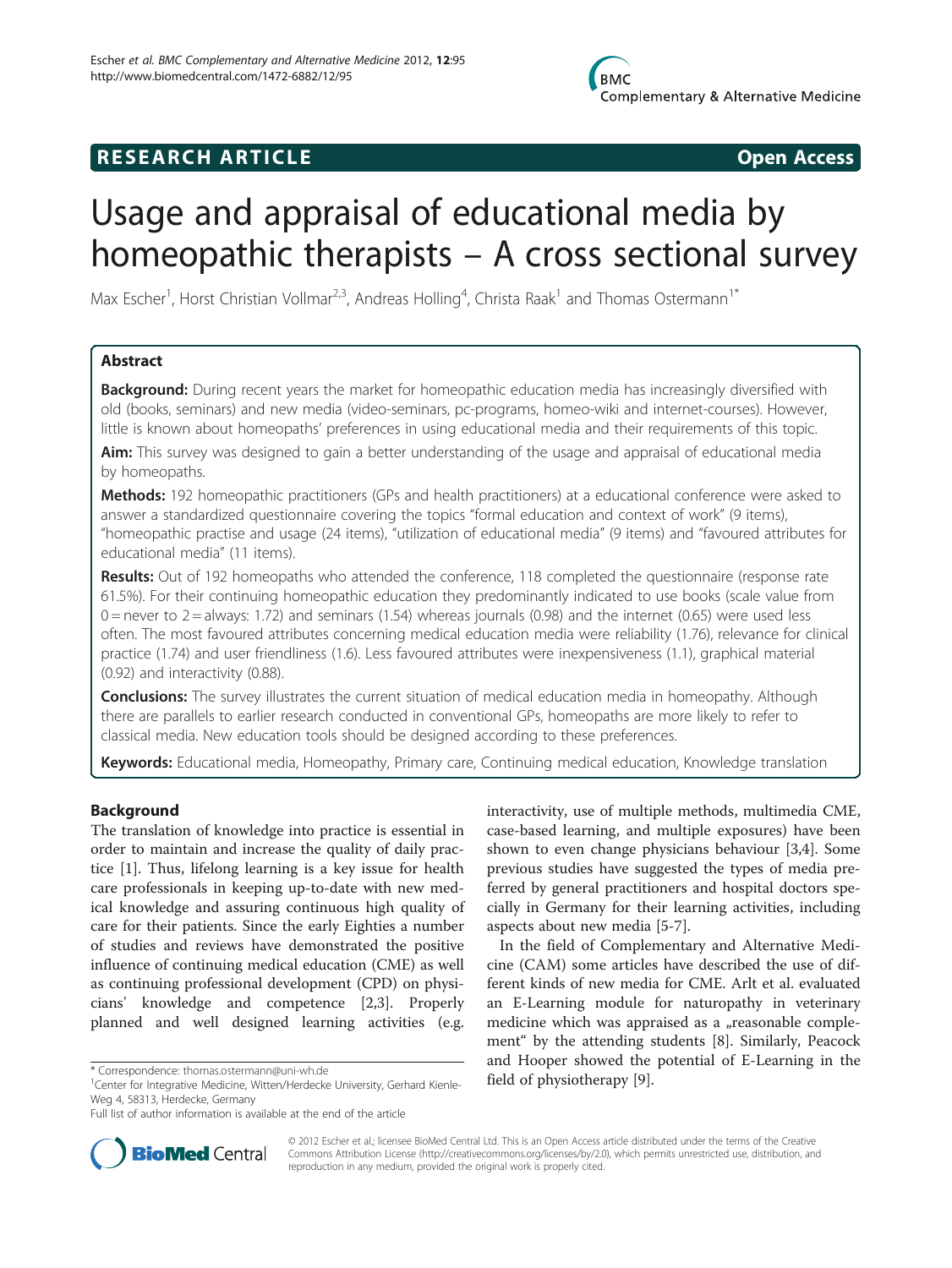One of the most popular and specific therapeutic approaches of CAM in Germany is homeopathy provided by both physicians but also healing practitioners. German physicians practicing homeopathy are required to hold a special qualification in order to be eligible for reimbursement [\[10\]](#page-6-0). Healing practitioners in Germany are licenced by the state. Within the last years certification systems have increasingly been established to foster the education and qualifications of healing practitioners [[11\]](#page-6-0). However, training and practice varies as there are different organisations offering such courses. As a consequence the market for homeopathic education has increasingly diversified with old (books, seminars) and new media (video-seminars, pc-programs, homeo-wiki and internet-courses).

However, very little is yet known about homeopaths' preferences in using educational media and their requirements of this topic. Only one paper of Oettmeier et al. [[12](#page-6-0)] reported on the use of interactive learning media in homeopathic further education. This survey was designed to gain a better understanding of the usage, requirements and appraisal of educational media by homeopaths.

# Methods

At an educational conference on homeopathy in 2009 with a focus on video case reports on Sankaran's Sensation method participants (physicians and healing practitioners) were asked to participate in this survey.

The Sensation Method, developed by Raja Sankaran and colleagues, is an addition to classical homeopathic case taking focusing on coherent patterns of experience in the patients' presentation of complaints. Sensations are conveyed by groups of words (for instance "pressure", "constriction" and "heavy"), repeatedly used by the patient to describe different symptoms regarding the body, emotions and mind. The exact choice of words and the patients' use of hand gestures are essential for Sensation Method case taking. Seminars on Sensation Method therefore often use video case presentations for illustration [\[13,14\]](#page-6-0).

The questionnaire consists of 53 items covering the topics "homeopathic practise" (24 items), "formal education and context of work" (9 items), "utilization of educational media" (9 items) and "favoured attributes for educational media" (11 items).

All questions regarding the "homeopathic practise" were to be answered on a 5-point Likert-scaled from never to always  $(0 = never; 1 = seldom; 2 = sometimes;$ 3 = often; 4 = always) except of two questions on the personal history of homeopathic practice and its' proportion in daily work. The questions on "formal education and context of work" were provided on nominal scales and in case of specification (i.e. additional qualifications) free

text fields were available. The items "utilization of educational media" (9 three-point Likert scaled items with  $0 =$  never,  $1 =$  sometimes,  $2 =$  often) and "favoured attributes for educational media" (11 three-point Likert scaled items with  $0 =$  unimportant,  $1 =$  more or less important, 2 = very important) were adopted and modified from an already existing questionnaire by Vollmar et al. [[15\]](#page-6-0).

# Ethical approval

As this was a non-interventional survey which did not include human information or material and participation in the survey did not affect patients' treatment in any way no ethical approval was required.

# Statistical analysis

Apart from descriptive statistics providing percentages, means, standard deviations, and median, explorative statistical analysis was used to detect

- A.) differences between physicians and healing practitioners within the sample.
- B.) differences in mean values of items compared to the study on the use of educational media in German general practitioners given in Vollmar et al. [[15](#page-6-0)].

To test for group differences we used Chi-Square statistics in case of nominal or ordinal variables and Wilcoxon rank-test for ordinal variables. Similar to the approach of Vollmar et al. [\[15](#page-6-0)] we provided frequencies and percentages. Furthermore, we used the Chi-Square statistics for independent samples to detect differences between homeopaths and conventional GPs. Independent of the statistical test we always judged a difference to be significant at  $p < 0.05$ . We used SPSS 15.0 to calculate the tests of our survey and the Java based Online Applet JUMBO [\[16](#page-6-0)] to calculate Chi-Square test statistics for given proportions.

# Results

Out of 192 conference attendants 118 participated in the survey  $(61.5%)$  consisting of  $n = 80$  (69%) physicians and  $n = 36$  (31%) health practitioners (HP). The mean age was 49 years (SD 7.5 years). The participants reported a mean of 12 years of homeopathic practice (SD 6.4) and the use of homeopathy in daily practice was 67.9%. 35% stated good knowledge and 42.5% moderate knowledge about the sensation method homeopathy according to Sankaran [\[13,14](#page-6-0)].

While differences in age (Mann–Whitney U-Test,  $p = 0.627$ ), gender (Fisher exact test,  $p = 0.09$ ), and years of homeopathic practice (Mann–Whitney U-Test,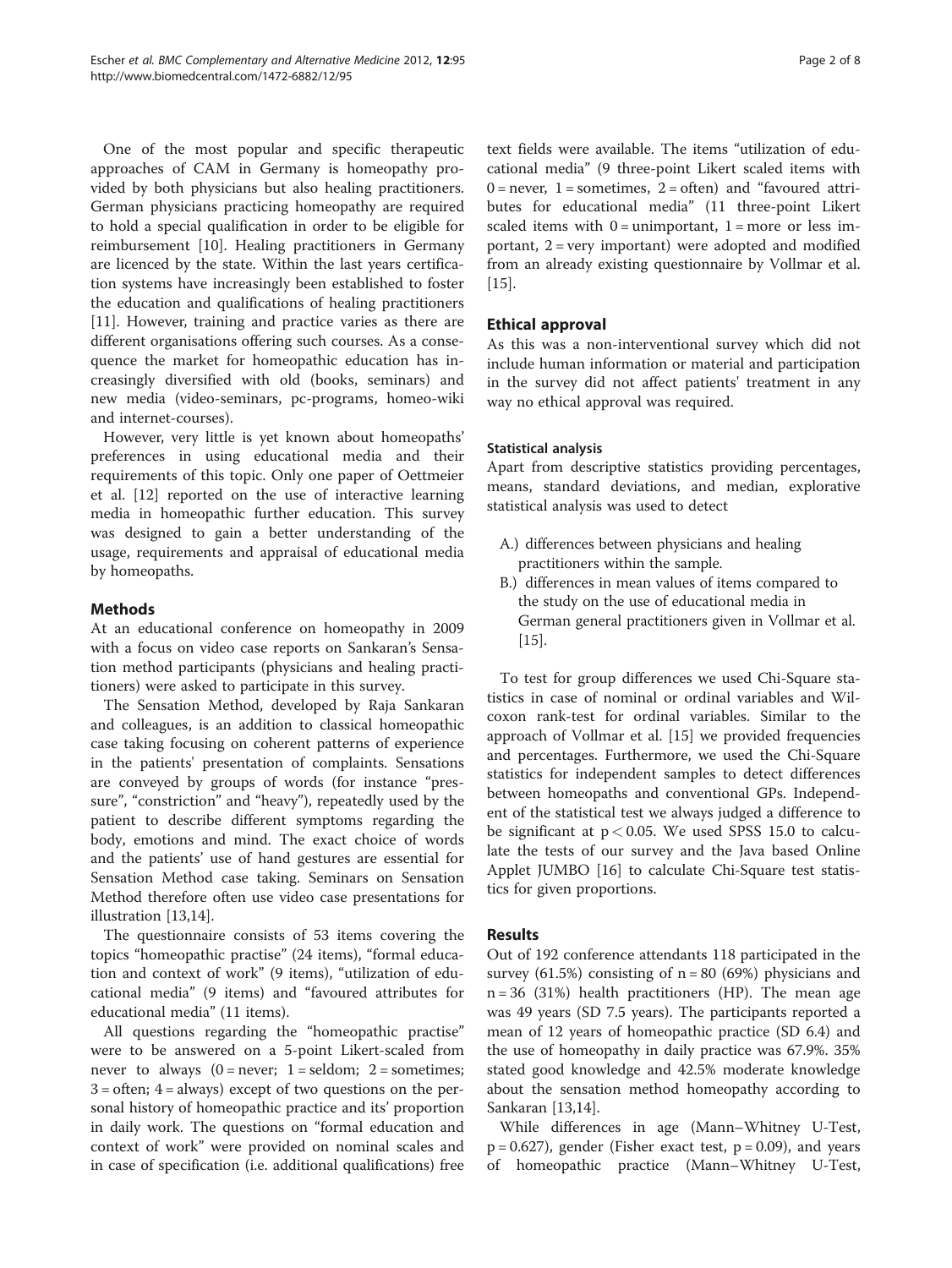$p = 0.114$ ) were not significant between physicians and health practitioners, we found significant group differences with respect to proportion of homeopathy in daily practice (Mann–Whitney U-Test,  $p < 0.001$ ) and years since approbation/HP-diploma ( $p < 0.001$ ). Table 1 provides more detailed information on the sociodemographic data of the participants.

For their continuing homeopathic education survey participants predominantly indicated to use books (1.72  $\pm$  0.49) and seminars (1.54  $\pm$  0.54). Moderately favored were colleagues (1.30  $\pm$  0.57), quality circles (1.29  $\pm$ 0.73) and congresses (1.07  $\pm$  0.66). Quality circles are regular regional meetings of GPs to discuss clinical topics, guidelines, and other ways to improve the quality of care as well as new developments in politics and funding. The participation of German GPs in QCs is mandatory in order to be part of most of governmentally funded disease management programs. Less favored were scientific journals (0.98  $\pm$  0.51), the internet and E-learning (0.76  $\pm$  0.62) or self experience (0.65  $\pm$  0.57) (see details in Figure [1](#page-3-0)). Statistical analysis of the differences between professions using the Mann-Whitney-U test did not find significant differences. The most highly favored attributes concerning medical education media were reliability (1.76  $\pm$  0.49), relevance for clinical practice  $(1.74 \pm 0.54)$  and user friendliness (1.60 0.57). Moderately favored were the attributes concise  $(1.38 \pm 0.60)$ , caserelated (1.36  $\pm$  0.67) and fast (1.27  $\pm$  0.68). Less favored were inexpensiveness  $(1.10 \pm 0.53)$ , graphical material (0.92 0.61) and interactivity (0.88  $\pm$  0.66). Again, the statistical analysis of the differences between professions did not find any significant differences between the professions except for the item "inexpensiveness".

Differences in the subgroups of our sample were small. We therefore decided to pool both groups in the

Table 1 Socio-demographic data of the survey participants

#### Comparison with GPs from earlier research

When comparing basic demographic data to general practitioners in earlier research [\[15\]](#page-6-0), our sample was similar in age  $(51.1 \pm 7.1 \text{ vs. } 49.3 \pm 7.5)$  but differed in gender (female 28.5% vs. 75.3%), profession (100% MD vs. 68.6% MD and 31.4% HP) and year of last examination at university or HP-diploma  $1983 \pm 7$  vs.  $1990 \pm 9$ . In contrast to the homeopaths (physicians and health practitioners) of our survey GPs from the former study used the following educational media more often: quality circles (75.7% vs. 45.6%,  $p < 0.001$ ), scientific journals  $(64.1\% \text{ vs. } 12.1\%, \text{ p} < 0.001),$  colleagues (59% vs. 35.6%) p < 0.001) and with less frequency conferences or congresses (38.5 vs. 25.2%,  $p < 0.001$ ). The internet and e-learning were used more often by GPs than homeopaths (20.5% vs. 9.6%), yet this trend was not statistical significant ( $p = 0.054$ ). The homeopaths only used books more often than the general practitioners (73.8% vs. 39.7%,  $p < 0.001$ ). All details are provided in Table [2](#page-3-0).

Although GPs' and homeopaths' requirements for preferred educational media were valued similarly, GPs were more affirmative to 'relevance to practice' (93.3% vs. 78.3%,  $p < 0.001$ ) and 'scientific reliability' (90.9% vs. 79.0%, p < 0.001). Both preferred 'user-friendliness'  $(68.1\% \text{ vs. } 64.1\% \text{ p} = 0.756)$  and to some extend 'fast' (58.4% vs. 39.6%, p = 0.0017). 'Concise' was clearly more preferred by GPs than it was by homeopaths (71.8% vs. 44.1%,  $p < 0.001$ ). 'German language' was of less importance for homeopaths than for GPs (19.8% vs. 9.9%, p = 0.014). Similarly, the remaining items were important only to a few participants in both samples: 'interactive'

|                                      | <b>Physicians</b>    | <b>Health practitioners</b> | Total                |
|--------------------------------------|----------------------|-----------------------------|----------------------|
| N(%)                                 | 81 (68.6%)           | 37 (31.4%)                  |                      |
| Mean age                             | 49.5 $\pm$ 7.3 years | 48.9 $\pm$ 8.0 years        | 49.3 $\pm$ 7.5 years |
| Median age (min - max)               | 49 (28-69)           | 49 (31-70)                  | 49 (28-70)           |
| Gender (N /%)                        | 20 / 24.7% male      | 4 / 10.8% male              | 24 / 20.3% male      |
| Year since approbation or HP-diploma |                      |                             |                      |
| Mean Std.                            | $1987 \pm 8$         | $1998 \pm 7$                | $1990 \pm 9$         |
| Median (min - max)                   | $1986(1974 - 2005)$  | 1998,5 (1983-2007)          | 1989 (1974 - 2007)   |
| <b>Years of Hom. Practice</b>        |                      |                             |                      |
| Mean Std.                            | $12.7 \pm 7.0$       | $6.5 \pm 6.4$               | $12.0 \pm 6.8$       |
| Median (min - max)                   | $11(2-30)$           | $10(2-25)$                  | $10(2-30)$           |
| % of Hom. in Patient Care            |                      |                             |                      |
| Mean Std.                            | $59.3 \pm 34.2\%$    | $86.6 \pm 18.9\%$           | $67.9 \pm 32.7\%$    |
| Median (min - max)                   | 65% (10-100%)        | 90% (30-100%)               | 80% (10-100%)        |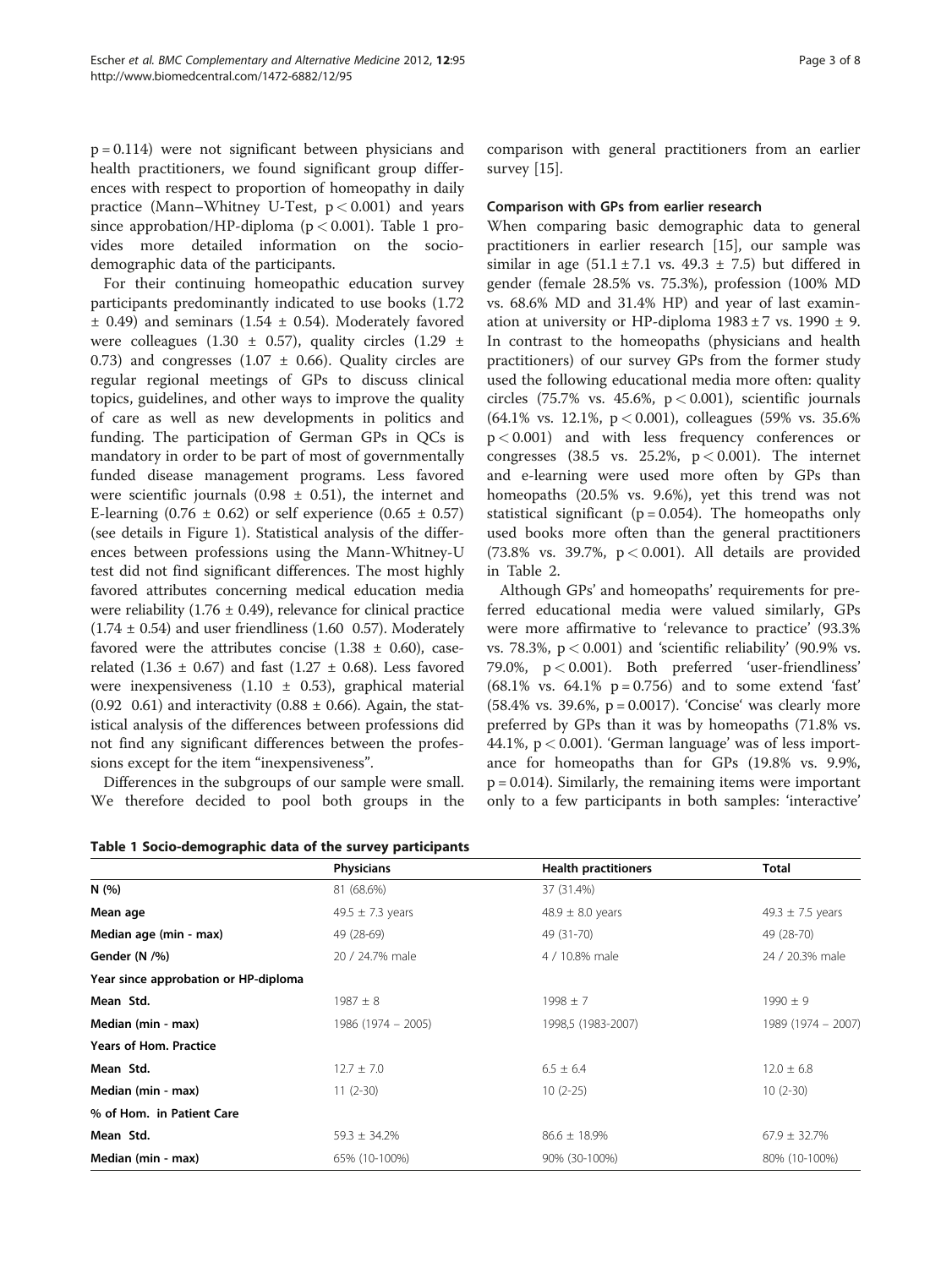

<span id="page-3-0"></span>

(16.7% vs. 15%,  $p = 0.852$ ) and 'with graphical material' (17.3% vs. 14.9%,  $p = 0.829$ ). All details are provided in Table [3.](#page-4-0)

# **Discussion**

For the first time this article gives insights into preferences and appraisal of educational media of homeopaths. Although our sample consisted of physicians and health practitioners, both subgroups tended to vote similarly with respect to their media preferences and were compared to a sample of GPs in Germany. For their continuing education homeopaths predominantly indicated to use books and seminars whereas journals and the internet were used less. The most favoured attributes concerning medical education media were reliability, relevance for clinical practice and user friendliness. Less favoured were inexpensiveness, graphical material, and also interactivity.

These results might be surprising with respect to computer literacy. Homeopathic repertories and materia

| Table 2 Differences between conventional GPs and Homeopaths in utilization of preferred educational media |  |  |  |  |
|-----------------------------------------------------------------------------------------------------------|--|--|--|--|
|-----------------------------------------------------------------------------------------------------------|--|--|--|--|

| How often do you use the following educational media? |            |            |                  |              |            |         |
|-------------------------------------------------------|------------|------------|------------------|--------------|------------|---------|
|                                                       |            | Never      | <b>Sometimes</b> | <b>Often</b> | Chi-Square | p-Value |
| Colleagues                                            | GP         | $3(1.1\%)$ | 104 (39.8%)      | 154 (59%)    | 20.055     | < 0.001 |
|                                                       | <b>Hom</b> | $6(5.8\%)$ | 61 (58.7%)       | 37 (35.6%)   |            |         |
| Quality circles                                       | GP         | 2(0.8%)    | 62(23.6%)        | 199 (75.7%)  | 50.752     | < 0.001 |
|                                                       | Hom        | 17 (16.5%) | 39 (37.9%)       | 47 (45.6%)   |            |         |
| Books                                                 | GP         | 7(2.7%)    | 151 (57.6%)      | 104 (39.7%)  | 35.652     | < 0.001 |
|                                                       | Hom        | $2(1.9\%)$ | 26, (24.3%)      | 79 (73.8%)   |            |         |
| Conferences & Congresses                              | GP         | 10 (3.8%)  | 151 (57.6%)      | 101 (38.5%)  | 23.702     | < 0.001 |
|                                                       | <b>Hom</b> | 19 (18.4%) | 58 (56.3%)       | 26 (25.2%)   |            |         |
| Scientific Journals                                   | GP         | $2(0.8\%)$ | 91 (35.1%)       | 166 (64.1%)  | 94.788     | < 0.001 |
|                                                       | Hom        | 15 (14.0%) | 79 (73.8%)       | 13 (12.1%)   |            |         |
| Internet & E-Learning                                 | GP         | 83 (32%)   | 123 (47.5%)      | 53 (20.5%)   | 5.834      | 0.054   |
|                                                       | Hom        | 32 (34.0%) | 53 (56.4%)       | $9(9.6\%)$   |            |         |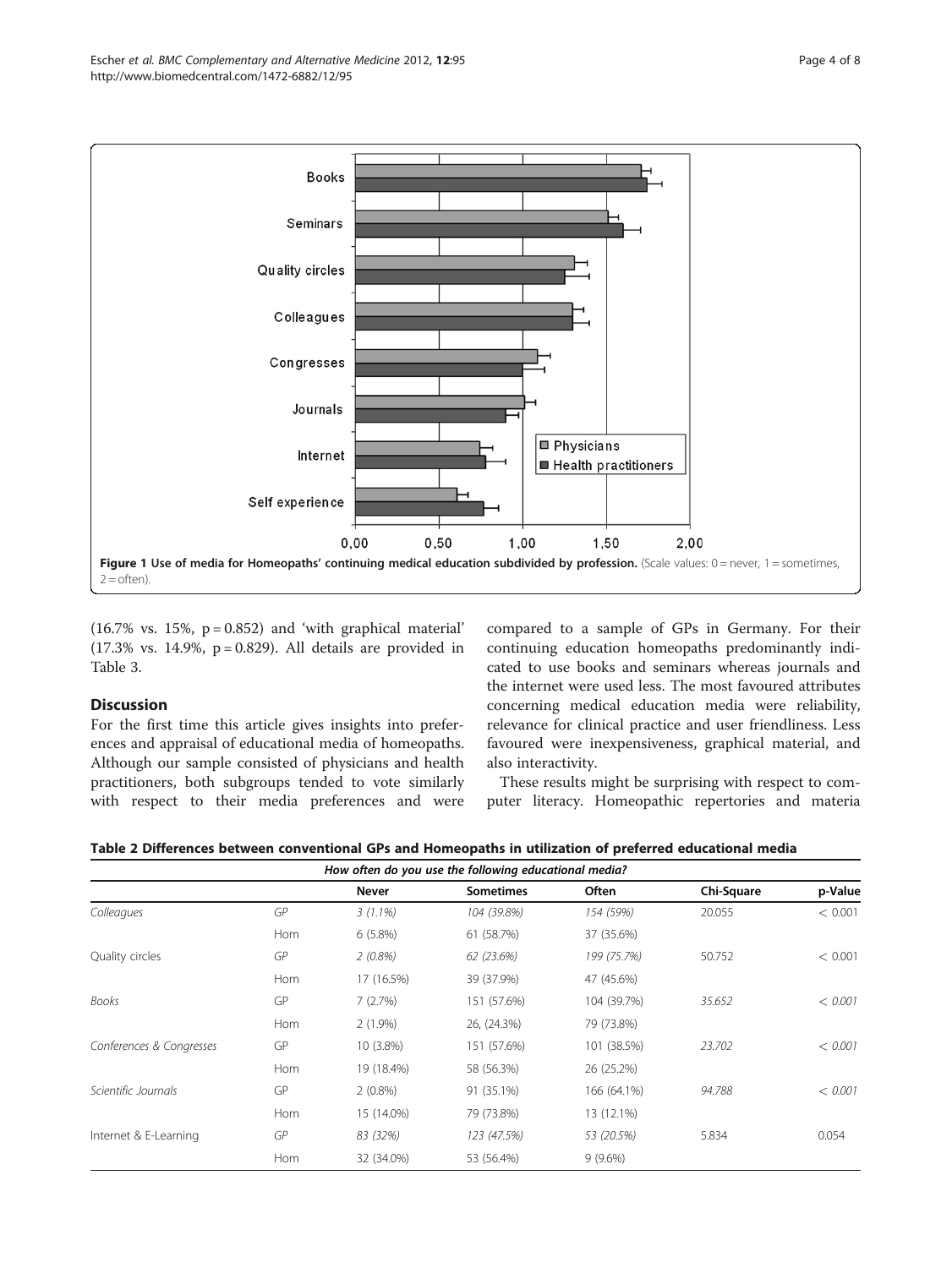| How important do you rate the following requirements in medical information media? |     |                    |                |                |            |         |
|------------------------------------------------------------------------------------|-----|--------------------|----------------|----------------|------------|---------|
|                                                                                    |     | <b>Unimportant</b> | Less important | Very important | Chi-Square | p-value |
| Fast                                                                               | GP  | 13 (5.2%)          | 91 (36.4%)     | 146 (58.4%)    | 12.759     | 0.0017  |
|                                                                                    | Hom | 13 (12.9%)         | 48 (47.5%)     | 40 (39.6%)     |            |         |
| Reliable / scientific                                                              | GP  | $\mathbf{0}$       | 23 (9.1%)      | 229 (90.9%)    | 13.453     | < 0.001 |
|                                                                                    | Hom | $3(2.9\%)$         | 19 (18.1%)     | 83 (79.0%)     |            |         |
| Concise                                                                            | GP  | $\mathbf{0}$       | 71 (28.2%)     | 181 (71.8%)    | 33.591     | < 0.001 |
|                                                                                    | Hom | $6(5.9\%)$         | 51 (50.0%)     | 45 (44.1%)     |            |         |
| Relevant to practice                                                               | GP  | 0                  | 17(6.7%)       | 236 (93.3%)    | 21.889     | < 0.001 |
|                                                                                    | Hom | 5(4.7%)            | 18 (17.0%)     | 83 (78.3%)     |            |         |
| With graphical material                                                            | GP  | 59 (23.2%)         | 151 (59.4%)    | 44 (17.3%)     | 0.375      | 0.829   |
|                                                                                    | Hom | 23 (22.8%)         | 63 (62.4%)     | 15 (14.9%)     |            |         |
| German language                                                                    | GP  | 25 (9.9%)          | 125 (49.4%)    | 103 (40.7%)    | 8.48       | 0.014   |
|                                                                                    | Hom | 21 (19.8)          | 39 (36.8%)     | 46 (43.4%)     |            |         |
| Interactive                                                                        | GP  | 79 (31.1%)         | 137 (53.9%)    | 38 (15%)       | 0.321      | 0.852   |
|                                                                                    | Hom | 29 (28.4%)         | 56 (54.9%)     | 17 (16.7%)     |            |         |
| User friendly                                                                      | GP  | 8 (3.2%)           | 72 (28.7%)     | 171 (68.1%)    | 0.56       | 0.756   |
|                                                                                    | Hom | 4 (3.9%)           | 33 (32.0%)     | 66 (64.1%)     |            |         |
| Cost-effective                                                                     | GP  | 30 (12%)           | 130 (51.8%)    | 91 (36.3%)     | 10.76      | 0.005   |
|                                                                                    | Hom | $9(9.4\%)$         | 68 (70.8%)     | 19 (19.8%)     |            |         |

<span id="page-4-0"></span>

| Table 3 Differences between conventional GPs and Homeopaths in requirements for preferred educational media |  |  |
|-------------------------------------------------------------------------------------------------------------|--|--|
|-------------------------------------------------------------------------------------------------------------|--|--|

medicae have been converted into computer programs within the last 30 years using modern database technology and search engines [[17\]](#page-6-0). Thus, practical day-to-day work of homeopathic therapists includes working in a modern interactive information technology environment. Nevertheless, this does not seem to alter the habits when it comes to CME. However, as this was the first study in the field of homeopathy this effect should not be overestimated.

Since this survey was conducted, several new online based educational courses have been offered for homeopathic practitioners. Future surveys might therefore come to different results regarding the use of the internet for CME in homeopaths.

Because of the lack of surveys in the field of CAM respectively homeopathy we compared our results with a study sample of 264 GPs from an earlier study [[15\]](#page-6-0). In that study GPs favored learning environments such as journals, colleagues, and quality circles. Similarly, new media like the internet was used less often for their learning activities, even though the use of the internet in general was quite high. The most important requirements for media in medical education as perceived by the participants in our study were its 'relevance for daily practice' and 'reliability' which is in accordance with the findings of Vollmar et al. [\[15](#page-6-0)]. Moreover, this also reflects the requirements on electronic media given by homeopathic experts [\[18](#page-6-0)].

Interestingly, we found significant differences between a previous sample and our survey population [[15](#page-6-0)]. Some differences like the use of quality circles may be due to the fact that the study of Vollmar et al. was conducted in GPs organized in QC and thus it could be regarded as a comparison bias. Contrary to expectations, homeopaths visiting an educational conference on homeopathy with a focus on video case reports stated graphical material mostly as "less important" and even slightly less than conventional GPs. Furthermore, case-relatedness was the 5<sup>th</sup> important item of most favoured attributes concerning CME media (Figure [2\)](#page-5-0).

The most obvious and intriguing discrepancy was found in the use of books for CME. While homeopaths ranked books the highest for their learning activities they were only mid-fielder in GPs ranking. This may be explained by a relatively wide core of traditional knowledge of homeopathy which also today is still published in books. In our special case the fact that most of the participants are using Sankaran's method which is mainly published in books might also explain the high relevance of books for this sample. Moreover homeopathic drug proving have no expiry date. This implies that homeopathic knowledge has a more cumulative character and short-term updates are not that necessary as in pharmacological databases.

Last but not least due to the public domain character of homeopathical standard literature many unreliable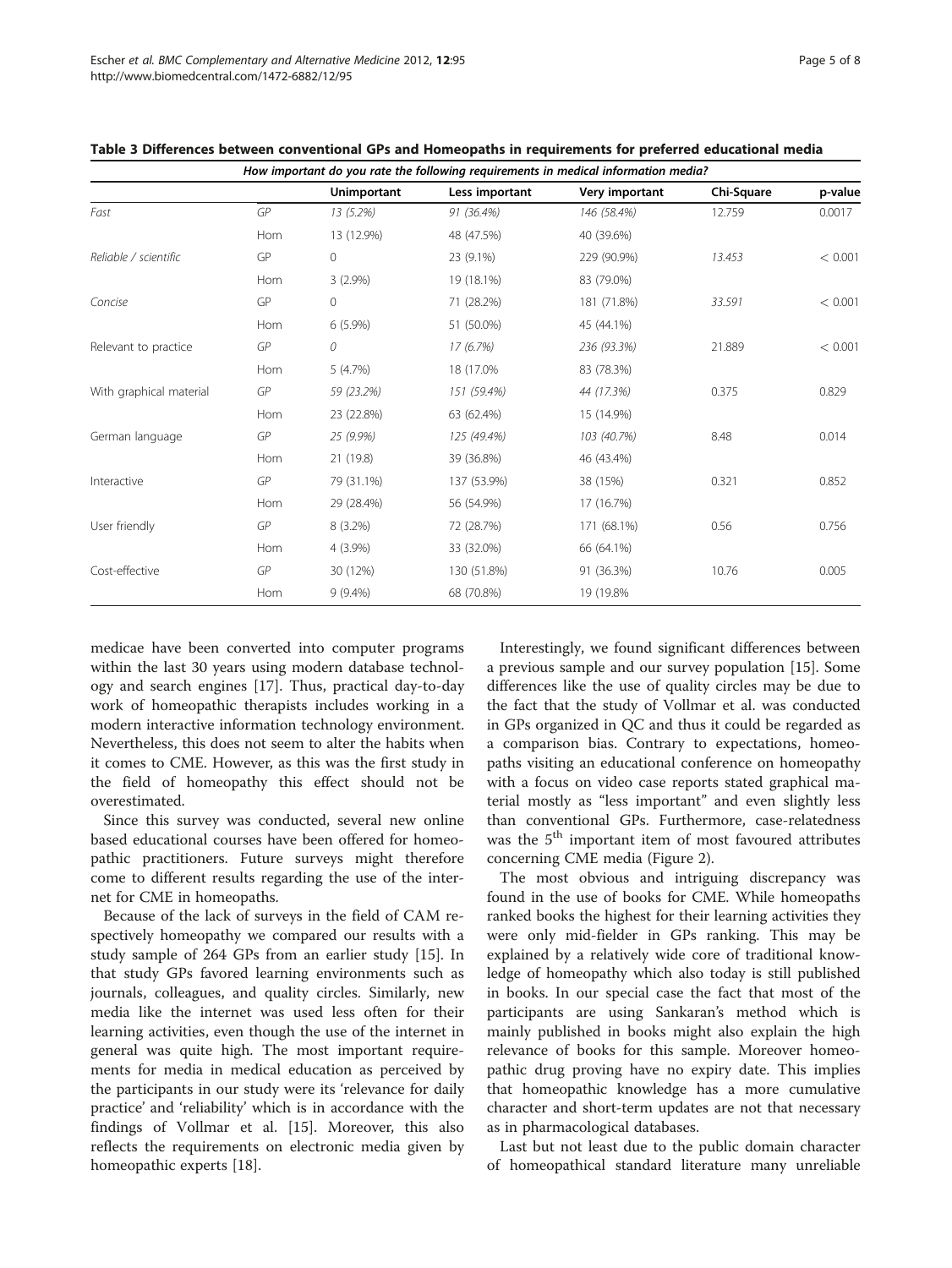<span id="page-5-0"></span>

translations haunt the internet and thus it might not be surprising that there is a preference for books from a trustworthy publisher.

Thus, homeopathic books (repertories, materia medicae and compendia) can still be regarded as the most important source of valuable knowledge for daily practice. According to a recent representative survey from the German Association of Homeopathic physicians 57% of homeopathic GPs stated to use a printed homeopathic repertory and 88% of those who used an electronic repertory program 'often' or 'always' verified the results in a printed material medica in case of chronic and 57% in the case of acute diseases [[19](#page-6-0)]. This might also account for the complete spectrum of CAM information. A study by Dooley et al. showed that Australian oncology practitioners were found to mostly use paper-based materials such as textbooks and journals on CAM [[20](#page-6-0)].

According to Kösters [\[19](#page-6-0)], 77% of the homeopathic GPs use an electronic repertory program to specify the homeopathic remedy. Nevertheless, the internet still does not seem to be the medium for learning activites. In accordance to the results by Vollmar et al. the retrieval of information through the internet is not recognized as a learning activity [\[15\]](#page-6-0). This is supported by the survey of the German Association of Homeopathic physicians in which only 24% of the homeopathic GPs stated to use the internet to gain information [\[19\]](#page-6-0).

The results are somewhat surprising, as a current review revealed a number of 45 online databases providing a broad variety of CAM information with 4 bibliographic

databases on homeopathy ranging from clinical to basic research [[21\]](#page-6-0). The application of such new information technologies in CME is still recommended in order to have a lasting impact on the physicians' working environment and their learning behaviours [[9,](#page-6-0)[22\]](#page-7-0).

This is also underpinned by the Final report of the European Union on Information and Communication Technology (ICT), which concludes that most importantly "European GPs would prefer if the issue of eHealth were included in the curricula of medical education" [[23\]](#page-7-0).

A lack of ICT training for GPs as the most probable and strongest hindering factor for using eHealth applications identified in that survey can be ruled out in our case, as homeopaths are quite familiar with electronic media due to electronic repertorisation. Solutions for electronic learning environments which have a higher degree of synergy between traditional and new media, i.e. by using innovative retrieval technology and app-technology might be future directions which might help to overcome the barrier between classic and new media [\[24\]](#page-7-0).

### Limitations

The results of our study are based on a convenience sample of homeopaths attending a learning conference and cannot be regarded as representative for homeopaths in Germany in general. According to the survey summarized by Kösters [\[19](#page-6-0)], only 26% of the homeopathic GPs are using the method of Sankaran/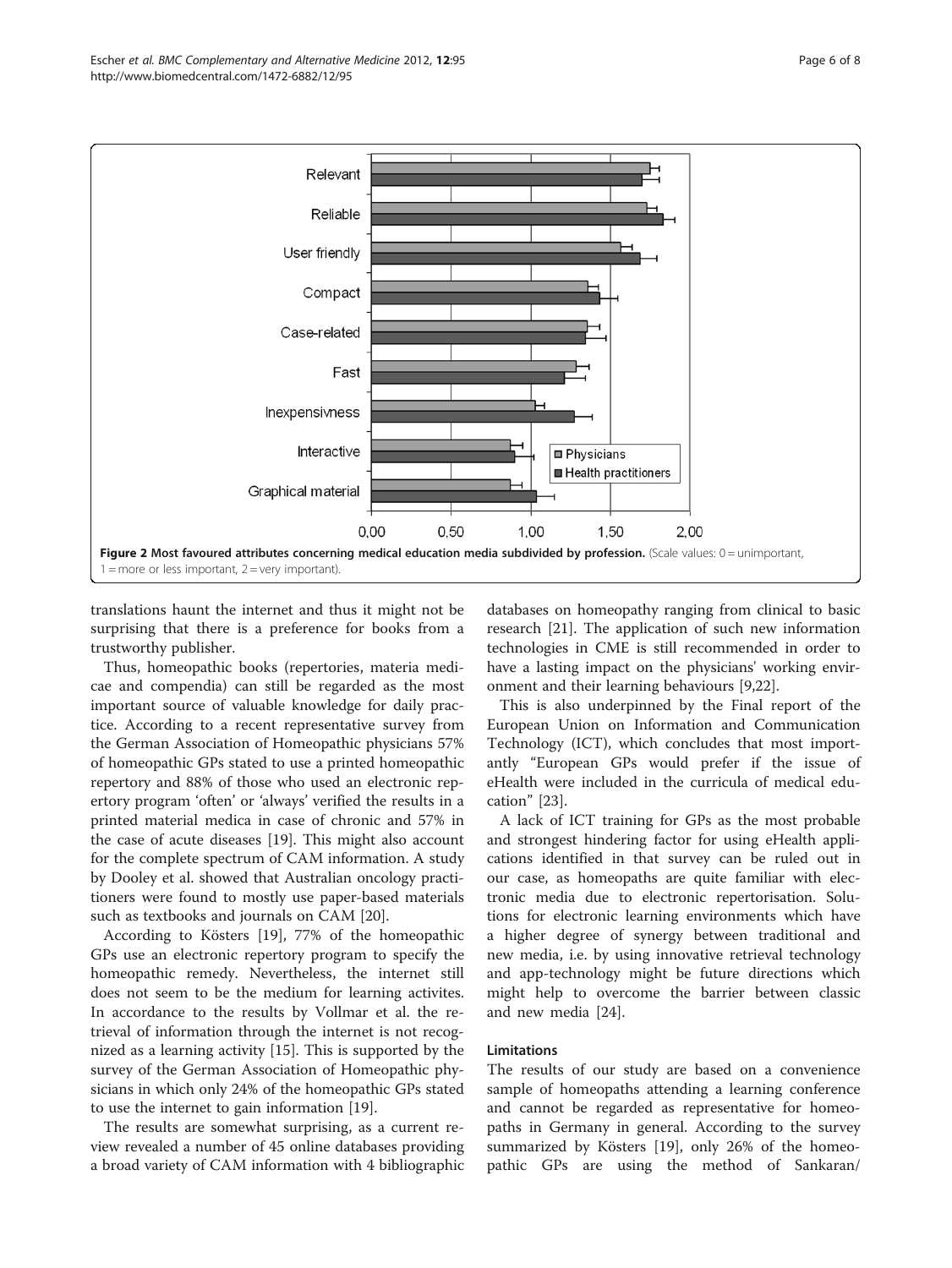<span id="page-6-0"></span>Mangialavori, on which the conference topic was based. Thus, GPs and healing practitioners practising according to another homeopathic school might vote differently according to the use and appraisal of educational media.

In our survey the response rate was quite good with 61.5%, although a bias based on respondents cannot be ruled out as well as it could be a bias for the preference of conferences.

The comparison of homeopaths with the general practitioners from a former survey regarding preference of educational media and their requirements [15] has the following limitations: Firstly, baseline data differ in gender and profession and thus are only limited comparable. Secondly, the GPs in the comparison study were recruited as participants of quality circles. Thus, a selection bias has probably influenced at least one question regarding quality circles. Finally, there is no information to what extend the GPs of the comparison group are practising homeopathy or CAM. Thus the difference might have been in more extreme in a sample of purely conventional GPs. Nevertheless, other studies with different and partly representative samples of GPs sustain these results [5,7,15,[25](#page-7-0)].

#### Conclusion

For CAM respectively homeopathy quality assuring activities including formalized educational programs have increased. Although CME in Germany is still behind other international trends it was rendered mandatory for GPs in Germany in January 2004 [6,8,15]. Our results illustrate the situation of medical education media in homeopathy in Germany and may contribute to CAM-related CME/CPD development strategies. Further investigations are indicated to find optimal learning media environments especially in the field of CAM.

#### Competing interests

The authors declare that they have no competing interests.

#### Authors' contribution

ME designed the study, participated in the acquisition of data, and drafted the manuscript. TO made substantial contributions to the interpretation of data and performed the statistical analysis. HCV helped with the interpretation of the data in the context of family practice and in drafting and critical revising of the manuscript. AH participated in design and coordination of the study and organised the process of data management. CR contributed homeopathic aspects of the study, literature search and in interpreting the results of the study. All authors read and approved the final manuscript.

#### Acknowledgements

We would like to thank all the participants of the conference for taking part in this survey. We also would like to thank Katja Boehm for proofreading the final manuscript.

#### Author details

<sup>1</sup>Center for Integrative Medicine, Witten/Herdecke University, Gerhard Kienle-Weg 4, 58313, Herdecke, Germany.

<sup>2</sup> Department of General Practice, University of Düsseldorf, Moorenstraße 5 40225, Düsseldorf, Germany.

<sup>3</sup>Institute of General Practice and Family Medicine, Witten/Herdecke University, Alfred-Herrhausen-Str. 50, 58448, Witten, Germany. 4 Bönninghausen Institute for Holistic Healing, Maximilianstr. 15A, 48147, Münster, Germany.

#### Received: 29 December 2011 Accepted: 4 July 2012 Published: 13 July 2012

#### References

- 1. Mansouri M, Lockyer J: A meta-analysis of continuing medical education effectiveness. J Contin Educ Health Prof 2007, 27(1):6–15.
- 2. Marinopoulos SSDT, Ratanawongsa N, Wilson LM, Ashar BH, Magaziner JL, Miller RG, Thomas PA, Prokopowicz GP, Qayyum R, EB B: Effectiveness of Continuing Medical Education. Evidence Report/Technology Assessment No. 149 AHRQ. Rockville: Johns Hopkins Evidence-based Practice Center; 2007. under Contract No. 290-02-0018.
- 3. Mazmanian PE, Davis DA: Continuing medical education and the physician as a learner: guide to the evidence. JAMA 2002, 288(9):1057–1060.
- 4. Davis DA, Barnes BE, Fox RD, Association AM: The continuing professional development of physicians. From research to practice. Chicago, IL: AMA Press; 2003.
- 5. Butzlaff M, Koneczny N, Floer B, Vollmar HC, Lange S, Kunstmann W, Köck C: [Primary Care Physicians, Internet and New Knowledge. Utilization and Efficiency of New Educational Media]. Medizinische Klinik 2002, 97(7):383–388.
- 6. Butzlaff M, Telzerow A, Lange S, Kruger N: [Physicians, internet and new knowledge. Utilization and efficiency of new continuing education media in the hospital]. Med Klin (Munich) 2001, 96(6):309–320.
- 7. Kempkens D, Dieterle WE, Butzlaff M, Wilson A, Bocken J, Rieger MA, Wilm S, Vollmar HC: German ambulatory care physicians' perspectives on continuing medical education - a national survey. J Contin Educ Health Prof 2009, 29(4):259–268.
- 8. Arlt S, Schmidt S, Fidelak C, Heuwieser W: Vermittlung von Naturheilverfahren in der Veterinärmedizin mittels E-Learning Teaching methods of alternative therapy in veterinary medicine via e-learning. GMS Zeitschrift für Medizinische Ausbildung 2008, 25:4.
- 9. Peacock S, Hooper J: E-learning in physiotherapy education. Physiotherapy 2007, 93:218–228.
- 10. Bodeker G, Ong CK, Grundy C, Burford G, Shein K: WHO global atlas of traditional, complementary and alternative medicine: text volume. Kobe: World Health Organization, Centre for Health Development; 2005.
- 11. Dixon A: Kings Fund Report: Regulating Complementary Medical Practitionersan international review. In.: Kings Fund; 2008.
- 12. Oettmeier R, Reuter U, Mach A: E-Learning: an innovation in homeopathic education. AHZ 2005, 250(02):40.
- 13. Sankaran R: Sensation Refined. Mumbai: Homoeopathic Medical Publishers; 2007.
- 14. Sankaran R: The Sensation in Homeopathy. Mumbai: Homoeopathic Medical Publishers; 2004.
- 15. Vollmar HC, Rieger MA, Butzlaff ME, Ostermann T: General Practitioners' preferences and use of educational media: a German perspective. BMC Health Serv Res 2009, 9:31.
- 16. Köpcke W, Heinecke A: JUMBO Java unterstützte münsteraner Biometrie Oberfläche. In Computergestützte Hochschullehre. Edited by Grob HL. Münster: LIT-Verlag; 2001:157–164.
- 17. Mix LA, Cameron K: From Hahnemann's hand to your computer screen: building a digital homeopathy collection. J Med Libr Assoc 2011, 99(1):51–56.
- 18. Janert R: Kurzer Überblick über computergestütztes Arbeiten in der homöopathischen Praxis. AHZ 2009, 254(02):18,20.
- 19. Kösters C: Mitteilungen des Deutschen Zentralvereins homöopathischer Ärzte. AHZ 2011, 256(4):37–40.
- 20. Dooley MJ, Lee DY, Marriott JL: Practitioners' sources of clinical information on complementary and alternative medicine in oncology. Support Care Cancer 2004, 12(2):114-119.
- 21. Boehm K, Raak C, Vollmar HC, Ostermann T: An overview of 45 published database resources for complementary and alternative medicine. Health Info Libr J 2010, 27(2):93–105.